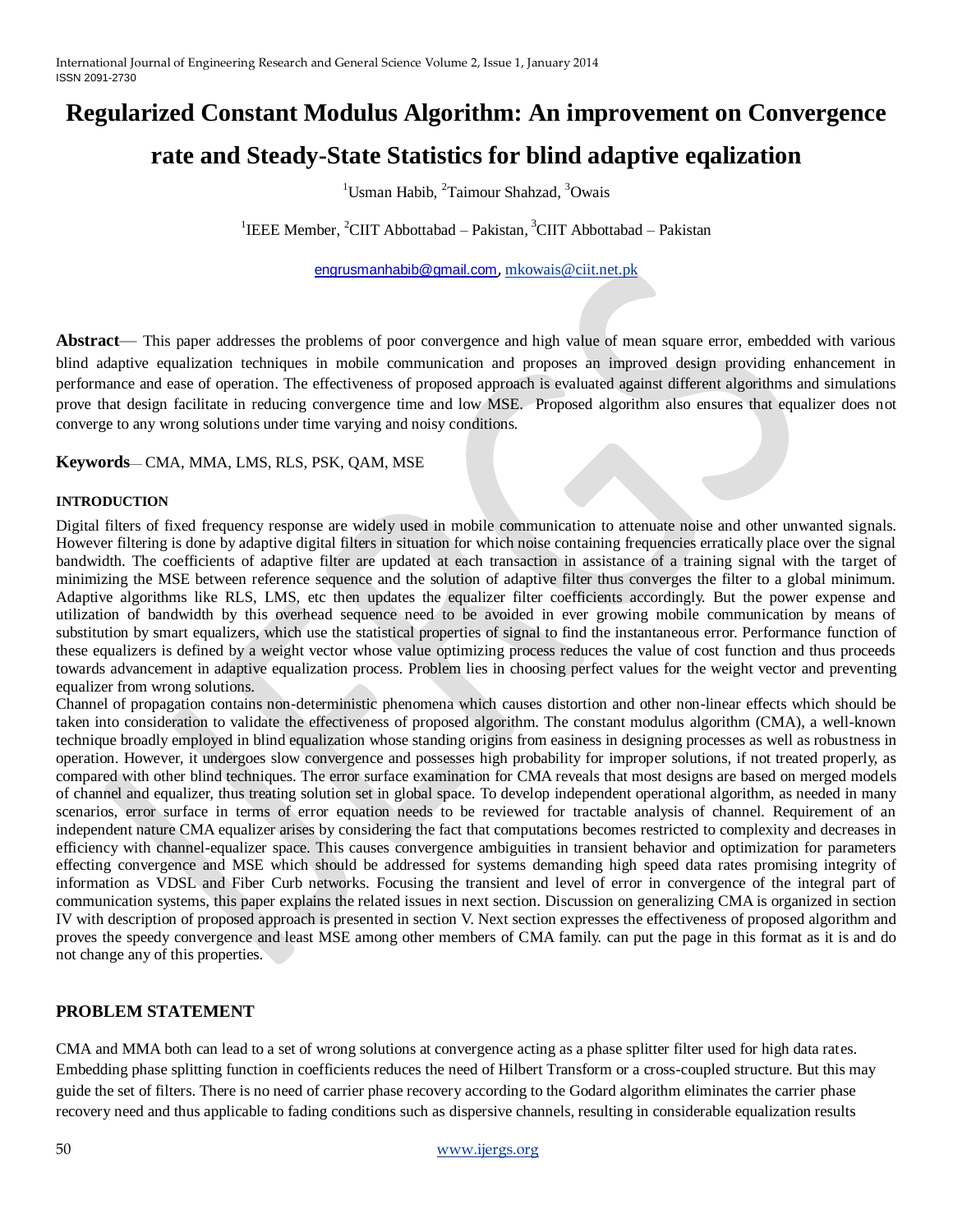including an open up eye pattern, indicating very low ISI and phase distortion. Constant Modulus Algorithm belongs to the Godard's extensive work where whose primary reduction in algorithm produces a minimum optimal value, a non-convex cost function stated as

$$
J(n) = E\left[\left(|y(n)|^p - R_p\right)^2\right] \quad \text{with} \quad R_p = E\left[\left|u(n)\right|^{2p}\right] / E\left[\left|u(n)\right|^p\right] \tag{1}
$$

With p being a positive integer and represents dispersion constant. It has a major negative aspect that it undergoes slow convergence as compared to training base algorithms. Moreover, cost function of CMA exhibits a non-linear behavior making the implementation complex. CMA with simple assumptions leads to wrong solutions and way out is presented in [3],[4] and [5] with LMS due to less sensitive nature of LMS towards eigenvalue spread in contrast to quadratic error surface of CMA. But LMS filters exhibits slow convergence as the contained information in information signal is insufficient to properly construct I/O mapping and additional noise makes it more worst. Solution of LMS always leads to global minimum convergence as it's a training based algorithm. LMS integrated CMA, any sequence having constant phase offset will be acknowledges and hence cost surface of CMA results in multiple minima. Second problem to be highlight is the amount of MSE generated during the blind adaptive process which is not acceptable for reliable communication. Increase in update taps minimized the MSE but at the cost of increase in convergence time. So this tradeoff between transient behavior (convergence rate) and steady state response (amount of MSE) should be treated in an optimized manner and this approach is presented in this paper. Via)  $E[(y(0)-E_k)^T]$  saint  $R_p = E_1 \times (a)^m / P_2$  ( $\times (a)^m$ ) is a major regular to the natural product of results of results of real-valued solution is given by the natural to the natural term in the presentation is given by th

#### **MATHEMATICAL FRAMEWORK OF CMA & MMA**

The work of Sato provides the basic idea for blind equalization whose algorithm is BUSSGANG type in which cost function reduces to a minimum optimized solution as mathematically given in the eq.3 in the form of difference between non-memory non-linear estimate of transmitted data and the output of transversal filter as

$$
J(n) = E[(\alpha sgn(y(n)) - y(n))^{2}]
$$
  

$$
\alpha = E[(\alpha sgn(y(n))]^{2}/E[(\alpha sgn(y(n))]
$$
 (2)

Where the *sgn* represents signum function which roots non-linearity and constant  $\alpha$  sets the gain of equalizer. The Tap weight vector  $w(n)$  for tap input vector  $u(n)$  is updated with step size  $\mu$  in accord with the stochastic gradient algorithm generally expressed as

$$
w(n+1) = w(n) + \mu u(n)e^{*}(n)
$$
\n(3)

Expression for error signal is given by

$$
e(n) = y(n)|y(n)|^{p-2} (R_p - |y(n)|^p)
$$
\n(4)

The second case of Godard algorithm by taking  $p=2$  reveals that the cost function of Eq.1 minimizes the value to mathematical framework of Constant Modulus Algorithm CMA [2].

$$
J(n) = E\left[ (|y(n)|^2 - R_2)^2 \right]_{\text{Where } R_p = E\left[ |u(n)|^4 \right] / E\left[ |u(n)|^2 \right]} \tag{5}
$$

The above term provides initial convergence. In terms of carrier phase offset, CMA has distinction over other Bussgang algorithms due to the property of using the cost function  $J(n)$  for its solution with lesser MSE. The DCT for general training sequence  $\{d(k), \ldots\}$  $,d(k-N+1)$  is given by

$$
d_{DCT,n}(k) = \sum c_{kn} d(k - n) \tag{6}
$$

51 [www.ijergs.org](http://www.ijergs.org/) Where  $c_{kn}$  are the DCT coefficients. Signed-Error CMA proposes that computations for multiplication process during the update process of tap weight vector can be minimized with replacement of equalizer tap equation coefficients with differential sign, positive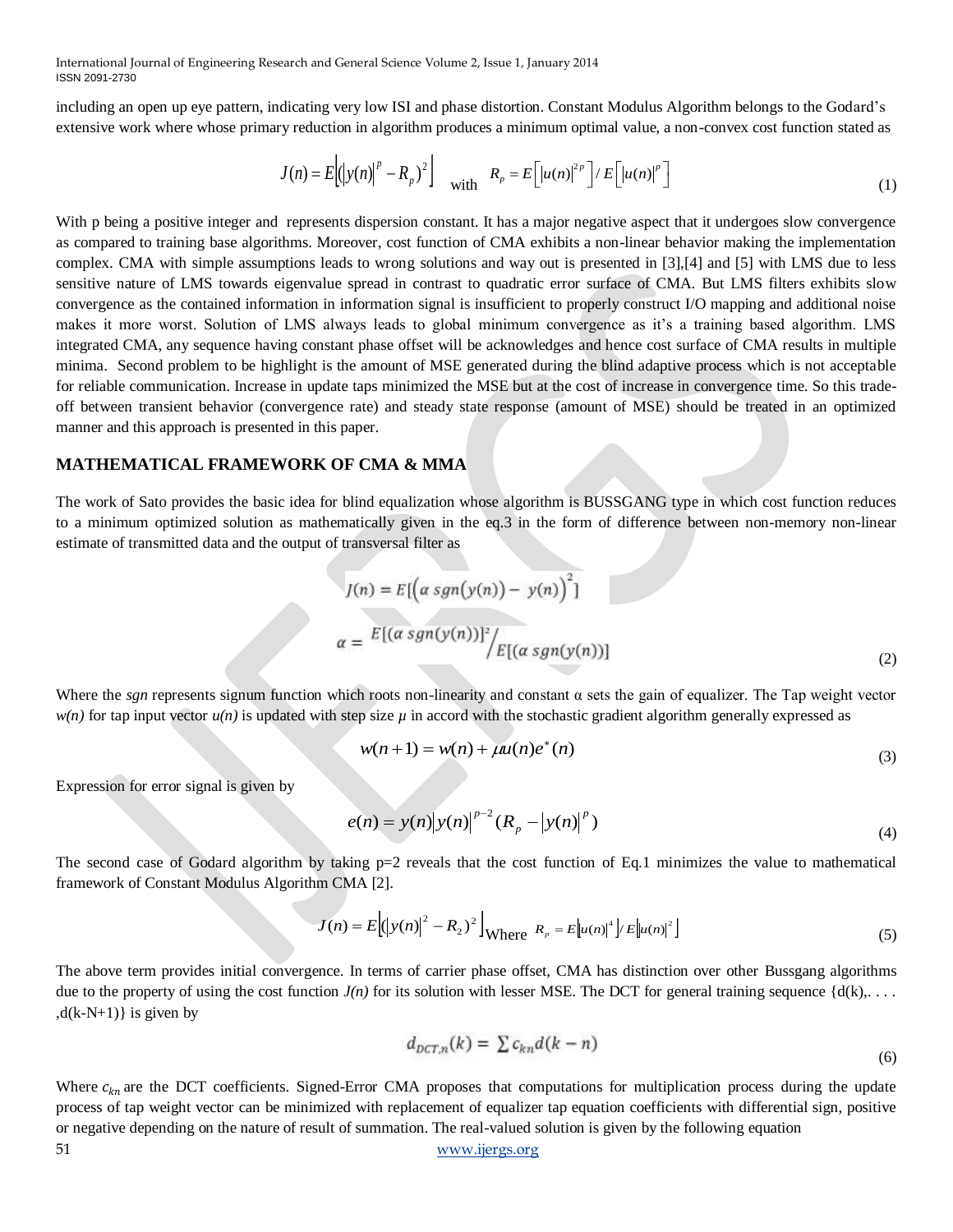$$
w(n+1) = w(n) + \mu r(n) \operatorname{sgn}(y_n(y - y_n^2))
$$
\n(7)

Signed error methods generally result in rough convergence with high steady state MSE which is encountered by Dithered Sign-Error CMA in which SE-CMA was implemented in a short manner with only few features as design was based on thoughtful merging of standard CMA generated noise [8]. The DSE-CMA algorithm is given by the update equation

$$
w(n+1) = w(n) + \mu r(n) \alpha \operatorname{sgn}(y_n(y - y_n^2) + \alpha d_n)
$$
\n(8)

Where  $d_n$  is a uniformly distributed i.i.d, independently indentical distribution, over the interval of  $(-1, 1]$ . Multi Modulus Algorithm MMA defines cost function as complex function of real and imaginary components of vector output of equalizer.

$$
J_{MMA} = E\{[y_R^2 - R_{2,R}]^2\} + E\{[y_I^2 - R_{2,I}]^2\}
$$
\n(9)

Real and imaginary parts consider both modulus and phase of the output to achieve carrier phase recovery. The update for tap-weight vector for MMA is given by

$$
w(n+1) = w(n) - \mu e^{*}(n)u(n)
$$
\n(10)

Where *e(n)* also composes real and parts in MMA.

#### **GENERALIZATION OF CMA**

Regularization of a divergent expression drives the expressions to a finite and meaningful value with the aid of a regulating factor. Regularization causes increase in complexity but prevents the process from overfitting and the result is always obtained in the direction of regularization factor. The problems embedded with blind adaptation techniques are mainly their poor convergence property when judged against other conventional techniques deployed with abet of training sequences. Generally speaking, a gradient algorithm integrated in a blind adaptation schemes will give a better solution, an idea that got the shape of well-known Constant Modulus Algorithm (CMA) utilizing the information signal unique property of constant modularity for adapting process [7].

For the schemes using CMA, there exists a trivial solution of phase shift that each minima will experience. Suppose, for an equalizer of length L, constant modulus cost function will have  $L^2$  number of minima, each having a unique phase shift and representing a valid solution. Taking practical conditions in to discussion, all L² solutions could not be accepted equally. For M-array PSK signal of differentially encoded source sequence, only M different solutions or M number of sequences are considerable for which solution converges to global minima. Other solutions represent local minima even though all minima have same cost. The method of initialization the equalizer is an important factor to obtain the information of minimum point on which algorithm will force the equalizer to converge to either local or global minimum. So as a depended of initialization, CMA based equalizers may converge to a local or a global minimum with the problem of slow convergence as mentioned earlier. Another important consideration here is that adaptive algorithms are also very much dependent on their cost function for their convergence characteristics and core task during the adaptation process is minimization of cost function. Derivation of expression for cost function includes estimation of error signal between the filter output and desired signal and this derivation can be altered, to achieve any desired response by either changing the whole function or as an alternative, varying the error equation. Varying of error equation involves understanding of basics involved in defining the cost function which is normally defined as MS of error signal but this holds for conditions where noise distribution is Gaussian. To bring the systems in to account having no-Gaussian interfering noise distribution, a Non-MS Error criterion would be advantageous. So in process of varying the definition of cost function, start with changing the error equation and analyzing each obtained expression for convergence and steady state response with some obviously provide improved convergence and other offers elimination of probability to local minima convergence. Few points must be consider to ensure global minima convergence during the adaptation process related to initialization which is discussed below.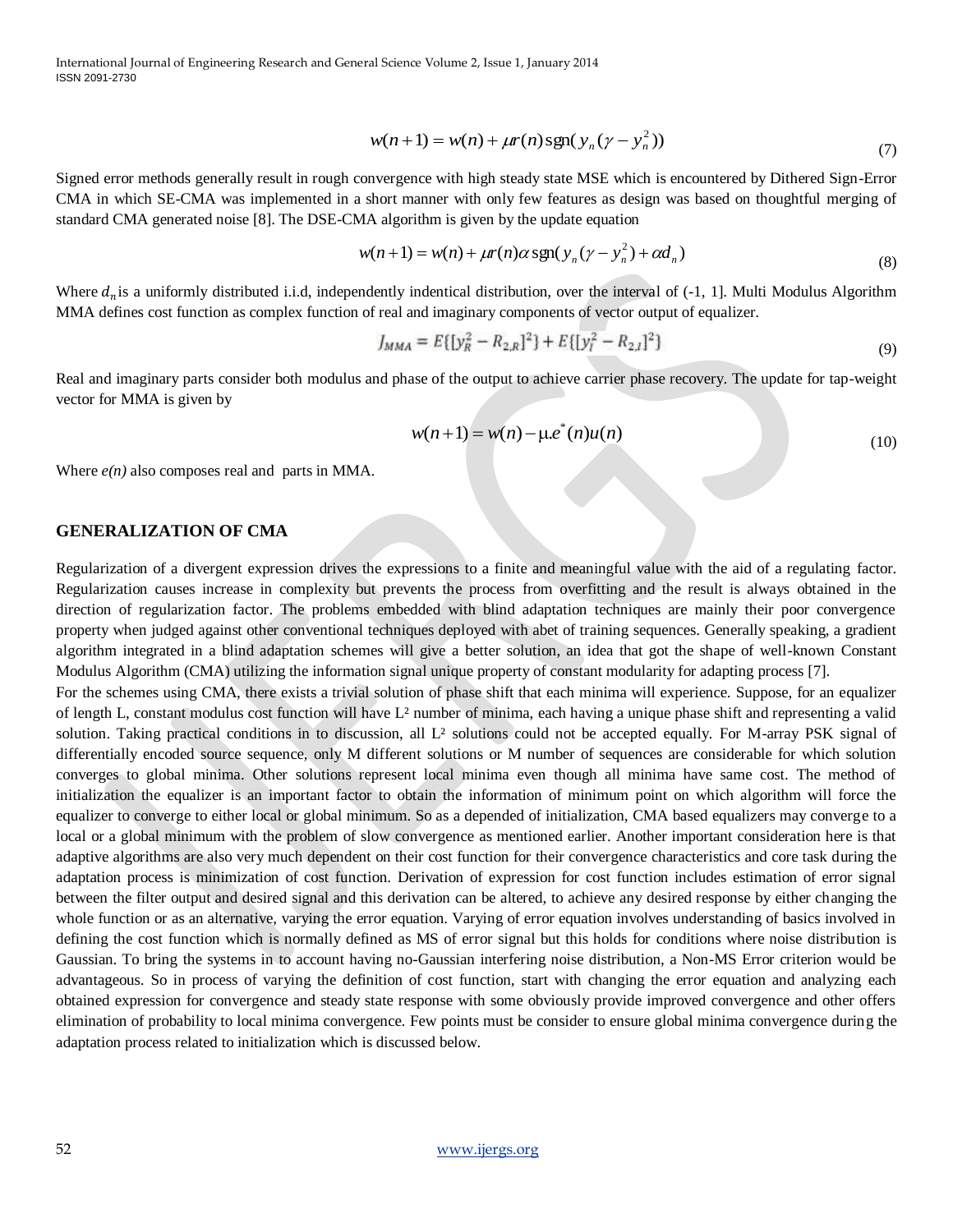

Figure 1. Blind Adaptive Filter Property Restoral Principle

Since, calculated output signal for filter is given as

$$
y(n) = wH(n)u(n)
$$
\n(11)

Eq.4 and above equation both depicts explains clearly that basic adaptive filter structure and proposed method have same update rule for coefficients and generation of output samples. Only difference lies in the estimation of the error signal. The evaluation and computation of error signal is primary in the filter coefficient adaptation process from an initially random value to an optimal value. Error equation for proposed design for of constant modulus algorithm is given as

$$
e(n) = y(n)(R_p - |y(n)|^2)
$$
\n(12)

Putting both error equations side by side with same amount of error we have

$$
d(n) = y(n)(R_2 - |y(n)|^2) + y(n)
$$
\n(13)

Where  $d(n)$  represents the generated reference signal for the proposed case. In the contrast of the Eq.12, the proposed equalizer structure is shown in fig.2.



Figure 2. Proposed Equalizer Structure

It can be observed that performance for both techniques is same since reference signal is generated to produce and equivalent error signal as from a blind adaptive process. Another enhancement of selecting this approach includes generation of reference signal at the receiving side instead of transmitter; hence overheads in the transmission are avoided providing increased capacity for bandwidth and gateway to the attached losses with transmission of reference signal. Regularization helped the process of receiver training to cope up the distortion and non-Gaussian noise by comparatively analyzing both generated and known sequence. Second proposed structure comprise multiplexing of Regularized CMA and MMA algorithm in which former algorithm brings the cost to an initial threshold value, then MMA decomposes the constellation into regions and modulus is calculated for each. This approach further reduces the cost with the help of moduli of regions. MMA makes the  $2<sup>nd</sup>$  adjustment through second coefficient generation.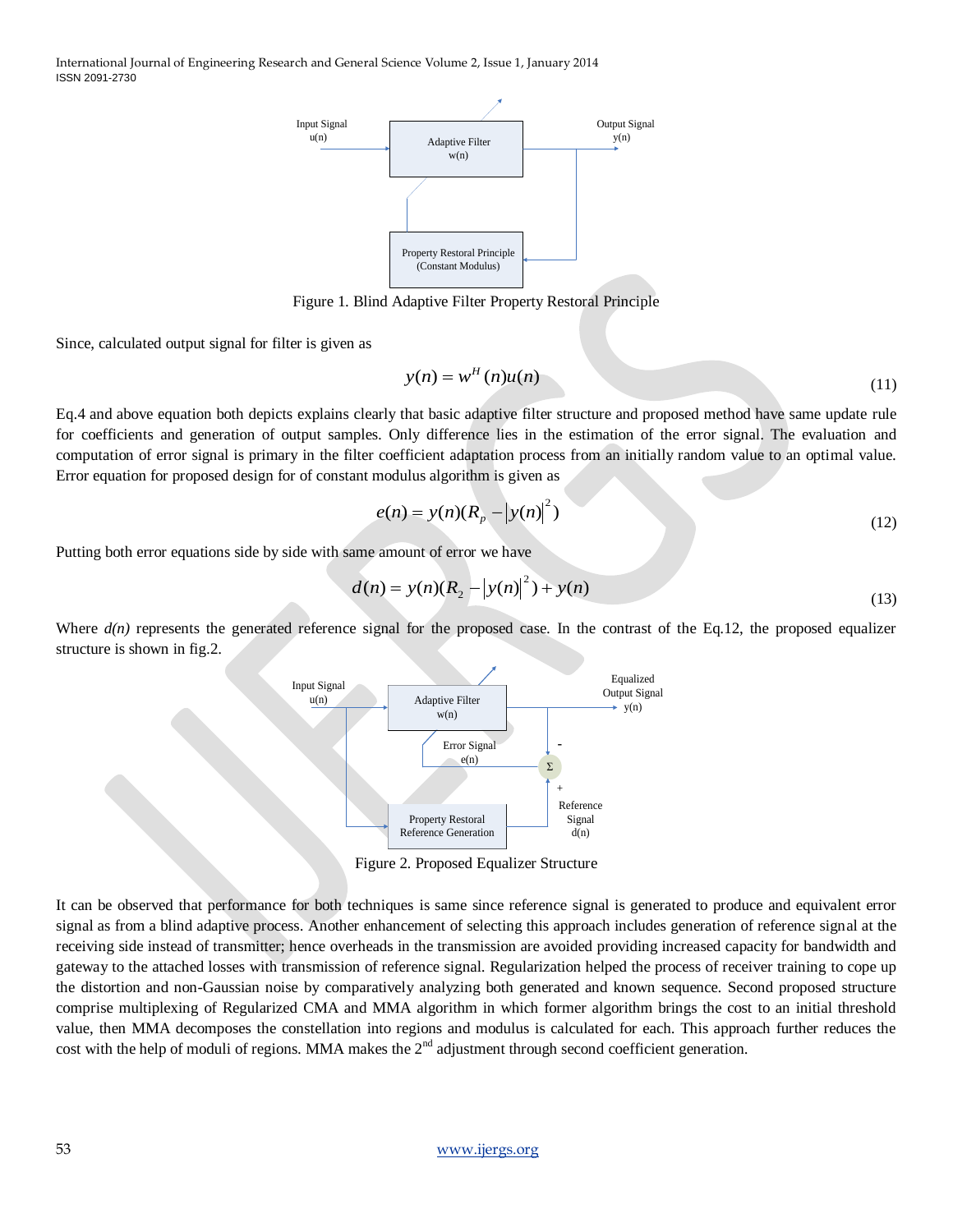

Figure 3. Combining Regularized Constant Modulus Algorithm and Multi Modulus Algorithm

#### **PROPOSED WEIGHT UPDATE TECHNIQUE**

Cost function to be minimized in a Recursive least-Square algorithm is termed as  $\mathcal{E}(n)$ , where n is the variable length of observable data, given as

$$
\mathcal{E}(n) = \sum_{i=1}^{n} \beta(n, i) |e(i)| \tag{14}
$$

The  $\beta(n,i)$  represents weighting factor and is given by

$$
\beta(n,i) = \lambda^{n-i}, \quad i = 1, 2, 3, \dots, n.
$$

With  $\lambda$ <1 a positive constant, which makes the weighting factor  $\beta(n,i)$  zero with the passage of time and due to this property it is termed as "forgotten factor". Regularization is explained as under. To solve the issues caused by LMS, the cost function is given as:

$$
\mathcal{E}(n) = \sum_{i=1}^{n} \lambda^{n-i} \left| e(i) \right|^2 + \delta \lambda^n \left\| w(n) \right\|^2 \tag{15}
$$

The sum of weighted errors squares is given by:

given by:  
\n
$$
\sum_{i=1}^{n} \lambda^{n-i} |e(i)| = \sum_{i=1}^{n} \lambda^{n-i} |d(i) - w^{H}(n)u(i)|^{2}
$$
\n(16)

The regularization term is given by

$$
\delta \lambda^{n} \left\| w(n) \right\|^{2} = \delta \lambda^{n} w^{H}(n) w(n)
$$
\n(17)

*δ* denotes the regularization parameter. Now normal equation are formulated again making the time average N-by-N correlation matrix of the tap input vector  $u(i)$  as

$$
\Phi(n) = \sum_{i=1}^{n} \lambda^{n-i} u(i) u^{H}(i) + \delta \lambda^{n} I
$$
\n(18)

Moreover cross-correlation N-by-1 matrix between the tap input and the desired response of transversal filter is given by

#### 54 [www.ijergs.org](http://www.ijergs.org/)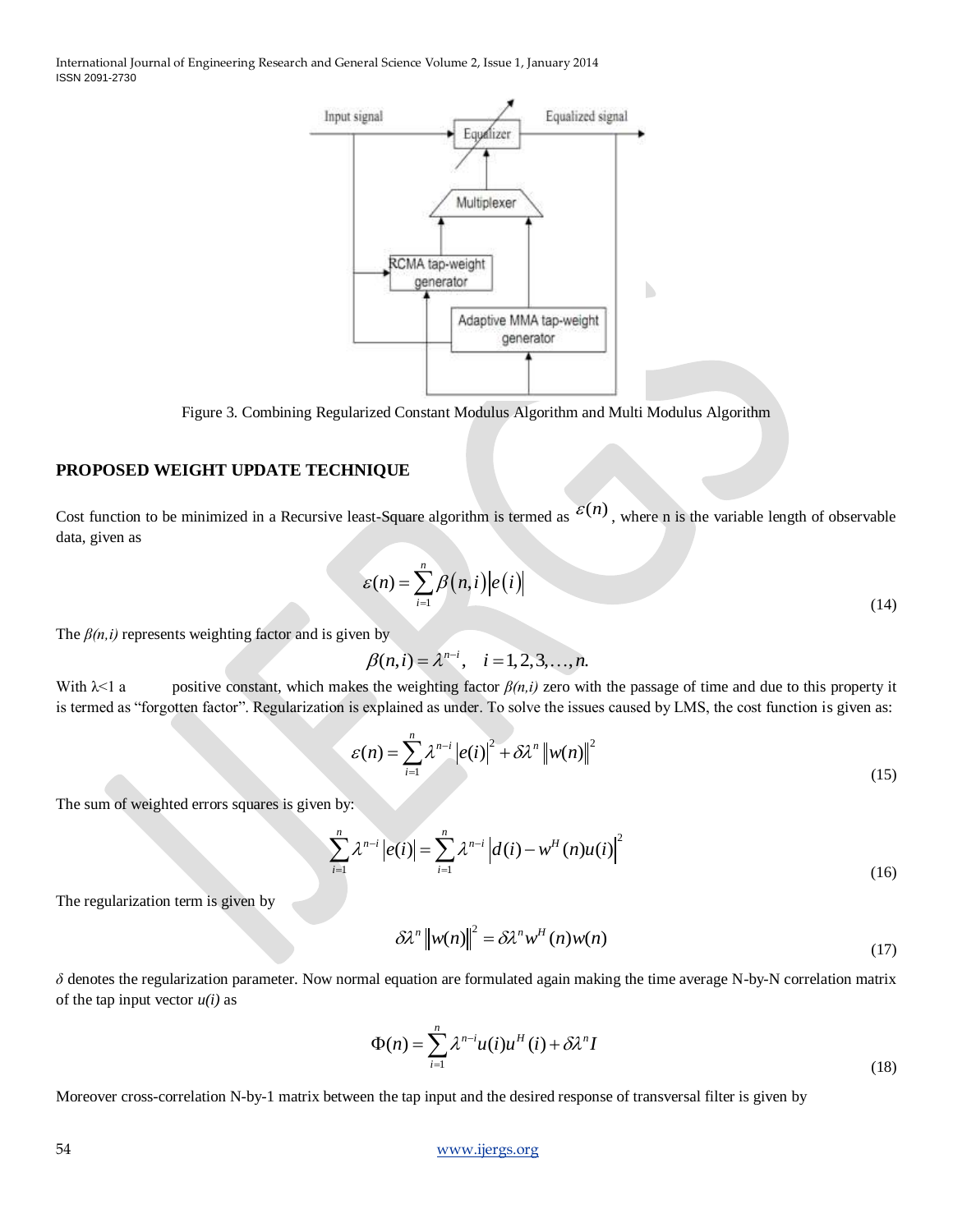$$
z(n) = \sum_{i=1}^{n} \lambda^{n-i} u(i) d^*(i)
$$
 (19)

The expression for relation among correlation matrix  $\Phi(n)$  and tap weight vector  $\hat{w}(n)$  along with cross correlation vector for recursive least square is given by:

$$
\Phi(n)\hat{w}(n) = z(n) \tag{20}
$$

Computations of *Φ(n)* and *z(n)* are derived by taking *i=n* which make the corresponding term to be separate from the equation, now it can be written as

$$
\Phi(n) = \lambda \left[ \sum_{i=1}^{n-1} \lambda^{n-1-i} u(i) u^{H}(i) + \delta \lambda^{n} I \right] + u(n) u^{H}(n)
$$
  
=  $\lambda \Phi(n-1) + u(n) u^{H}(n)$  (21)

Similarly

$$
z(n) = \lambda z(n-1) + u(n)d^*(n)
$$
\n(22)

Using matrix inversion lemma

$$
\Phi^{-1}(n) = \lambda^{-1} \Phi^{-1}(n-1) - \frac{\lambda^{-2} \Phi^{-1}(n-1)u(n)u^{H}(n) \Phi^{-1}(n-1)}{1 + \lambda^{-1} u^{H}(n) \Phi^{-1}(n-1)u(n)}
$$
(23)

For convenience let  $P(n) = \Phi^{-1}(n)$ , thus Eq.23 becomes

$$
k(n) = \frac{\lambda^{-1} P(n-1)u(n)}{1 + \lambda^{-1} u^H P(n-1)u(n)}
$$
\n(24)

Substituting  $P(n)$  and  $k(n)$  in the above equation

$$
P(n) = \lambda^{-1} P(n-1) - \lambda^{-1} k(n) u^H(n) P(n-1)
$$

Eq.24 implies that

$$
k(n) = \lambda^{-1} P(n-1)u(n) - \lambda^{-1} k(n)u^{H}(n)P(n-1)u(n)
$$
  
= 
$$
\left[ \lambda^{-1} P(n-1) - \lambda^{-1} k(n)u^{H}(n)P(n-1) \right]u(n)
$$
 (25)

$$
k(n) = P(n)u(n) = \Phi^{-1}(n)u(n)
$$
\n(26)

Time updating of tap weight vector

$$
\hat{w}(n) = \Phi^{-1}(n)z(n) = P(n)z(n)
$$
  
=  $\lambda P(n)z(n-1) + P(n)u(n)d^*(n)$  (27)

Putting values of  $P(n)$  only in first term of Eq.5 gives desired recursive updating tap weight vector  $\hat{w}(n)$  as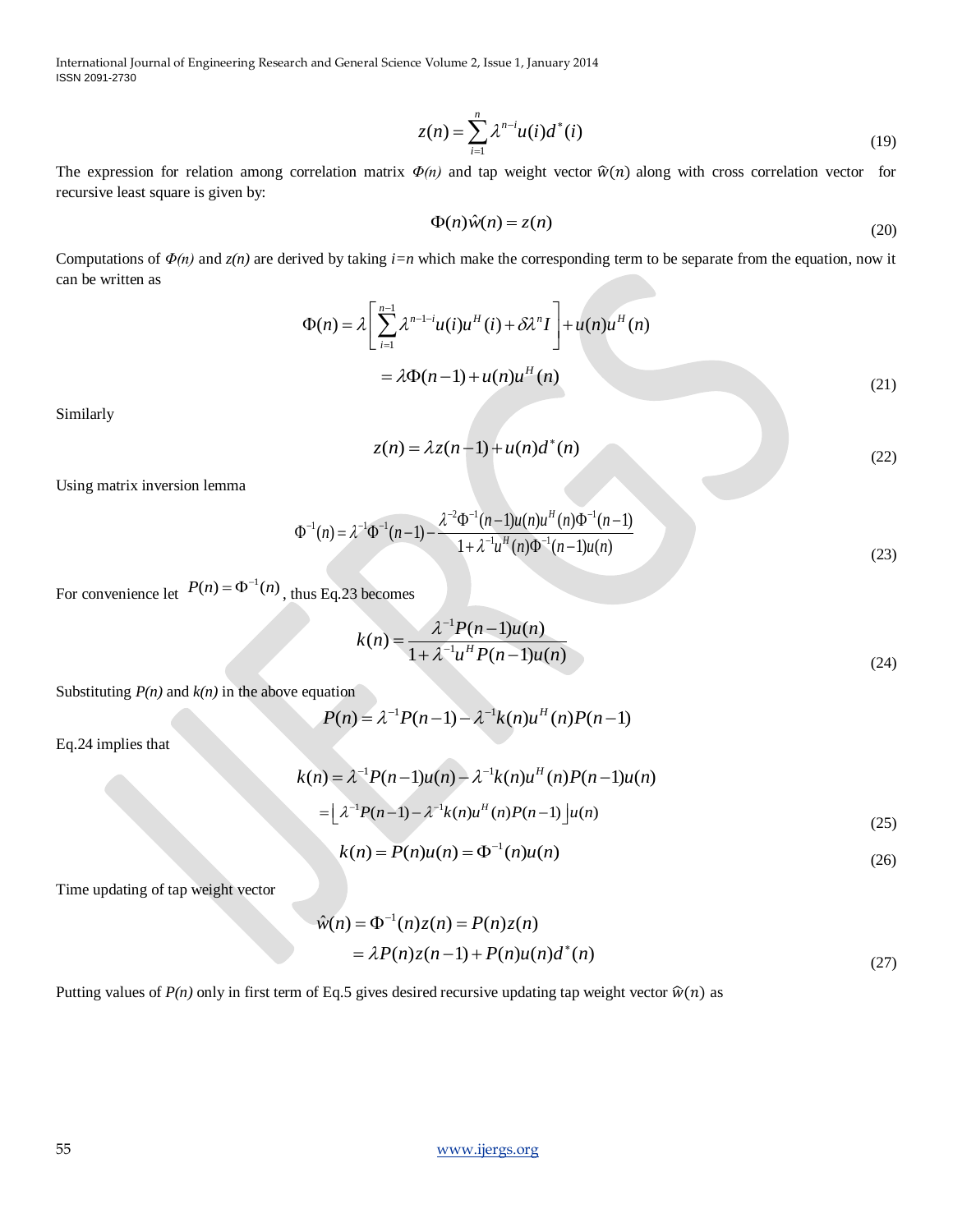$$
\hat{w}(n) = P(n-1)z(n-1) - k(n)u^{H}(n)P(n-1)z(n-1) \n+ P(n)u(n)d^{*}(n) \n= \Phi^{-1}(n-1)z(n-1) - k(n)u^{H}(n)\Phi^{-1}(n-1)z(n-1) \n+ P(n)u(n)d^{*}(n) \n= \hat{w}(n-1) - k(n)u^{H}(n)\hat{w}(n-1) + P(n)u(n)d^{*}(n) \n= \hat{w}(n-1) - k(n)\left[d^{*}(n) - u^{H}(n)\hat{w}(n-1)\right] \n= \hat{w}(n-1) + k(n)\xi^{*}(n) \n\xi(n) = d(n-1) - u^{T}(n)\hat{w}^{*}(n-1) \n= d(n) - \hat{w}^{H}(n-1)u(n)
$$
\n(29)

Where  $\xi(n)$  is the priory estimation error. Thus we have

$$
\gamma(n) = P(n-1)u(n)
$$
  
\n
$$
k(n) = \frac{\gamma(n)}{\lambda + u^H(n)\gamma(n)}
$$
\n(30)

$$
P(n) = \lambda^{-1} P(n-1) - \lambda^{-1} k(n) u^{H}(n) P(n-1)
$$
  
So  $\Phi^{-1}(n)$  update equation becomes  

$$
\Phi^{-1}(n) = \lambda^{-1} \Phi^{-1}(n-1)
$$

$$
-\lambda^{-1} k(n) u^{H}(n) \Phi^{-1}(n-1)
$$
(31)

#### **SIMULATION RESULTS**

Results for the quantitative analysis for convergence rate and steady state MSE are presented in this section. The proposed methodology was simulated employing BPSK and 16-QAM modulated signals with parameter values of SNR equal to 25dB and 0.05 of step size. The generated reference signal through blind estimation is also test out to verify its credibility against basic requirements of any reference signal used in the process of equalization. Starting from the correlation between reference signal generated and the source symbols which are transmitted from the source, Fig.4 shows the correlation plot demonstrating clearly the strong relationship of correlation between the two. Hence initial condition is satisfied for the generated sequence to be used as a reference signal.

Generated reference signal must have to satisfy the basic requirements of a standard reference sequence which include correlation with source symbols, zero correlation with channel noise and an above zero DCT plot. Thus, the reference signal has been formed as to hold a constant modulus resulting in a constant modulus output signal. Subsequent requirement for the reference signal is to have zero correlaration with respect to noise. Fig. 4 shows that the channel symbols, which were made to be non-i.i.d, are strongly correlated at zero delay. Another point to be consider is if DCT value for generated sequence becomes zero for a bandgap of size M starting from  $m_1$  to frequency m<sub>2</sub>, this spectral gap M (M = m<sub>1</sub> - m<sub>2</sub>) will freeze all filter weights occurring at these spectral position and finally the updating process of coefficients will discontinue. For this reason, the original tap value is forced to be kept at instances where spectrum value decreases to zero.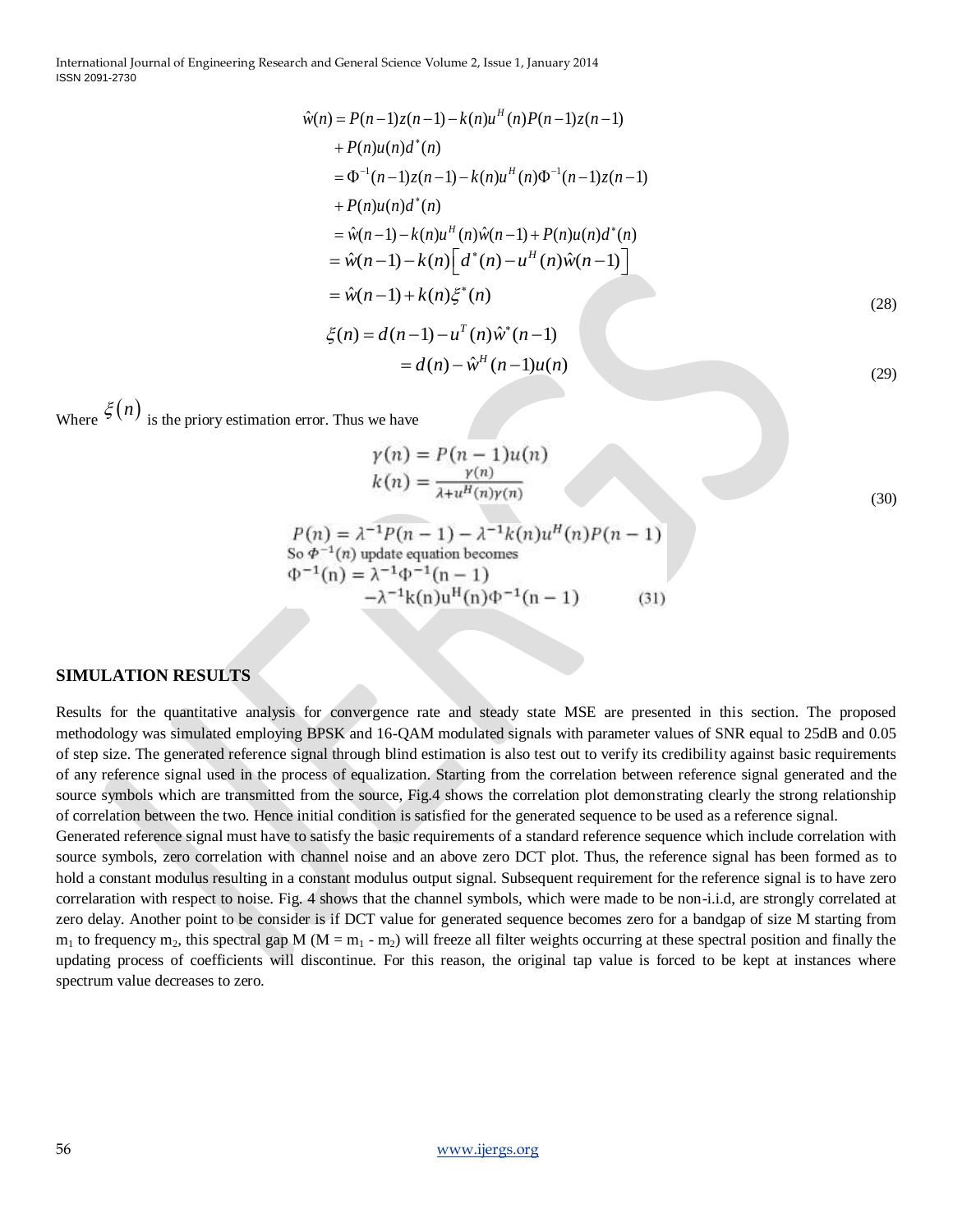

Figure 4.Normalized Correlation Sequence between the Generated Reference Signal and the Noise Sequence

Correlation of the training signal with noise sequence is shown in the below normalized correlation plot showing correctness of selection of reference signal as inverse proportional relation exists between the two. This relation guides much better in the adaption process in the noisy channels. In continuous with these two validations, fig.5 shows that the frequency contents of training sequence well maintains an-above zero DCT (Discrete Cosine Transform) and not hold the zero value for a considerable time even when sometime it touches that. Other generated sequences held zero value at some positions, thus causing problems in adaptation process and increase in convergence time.



Figure 5. Discrete Cosines Transform of of the Reference Signal

The channel has a time varying impulse response and initialized by  $h = [-0.001 \ 0.1 \ -0.45 \ 0.9 \ -0.45 \ 0.1 \ -0.001$  and is modeled to have Rayleigh fading with complex AWGN noise addition as in [11]. The initial value for MSE is somehow analogous before steady state for all the algorithms, but in contrast with the other algorithms, proposed technique converges to its steady state very quickly.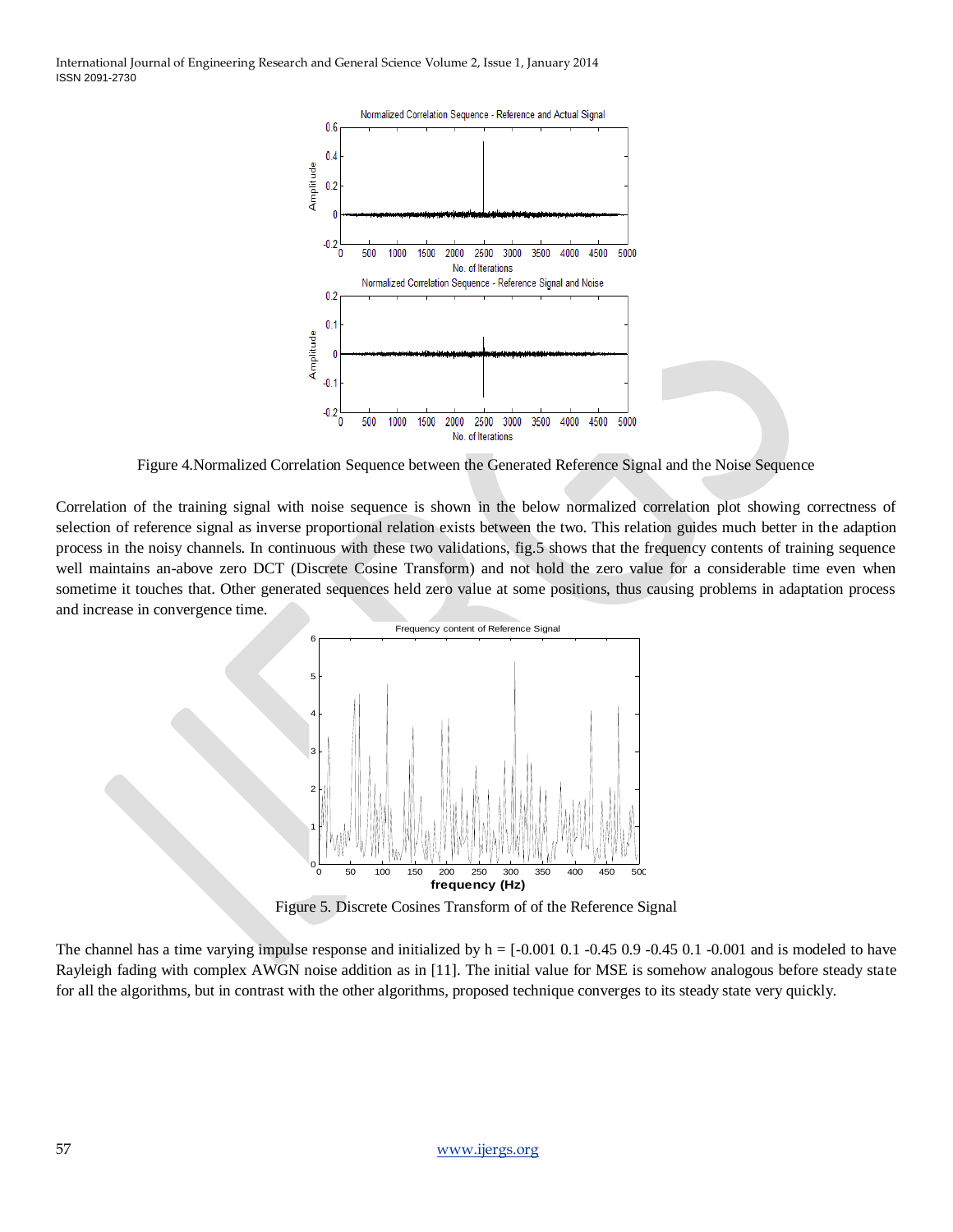

Figure 6. Learning Curves of Different Algorithms for BPSK

For QAM modulated signals, speed of convergence and accuracy of the proposed regularized CMA is shown in Fig.7.



Figure 7. Learning Curves of Blind Algorithms for QAM

Regularized Constant Modulus Algorithm RCMA clearly converges prior to other competitor techniques for the 40dB acceptable value of MSE. QAM scheme is modeled as complex number being two dimensional in nature having real and imaginary parts. Improved performance was achieved by combining the properties of proposed technique with MMA. Multiplexing of RCMA and MMA performs even better for the reason of quick convergence property of RCMA and low value for final steady state mean square error of MMA. A comparison of second proposed architecture of equalizer, mixing sato with regulized CMA, with other algorithms is shown in Fig. 8 which reveals lowest MSE value convergence as compared to work presented in [6], [8] and [9]. This proves that weight coefficients trajectory of equalizer, over any finite time, converges to the ordinary differential equation solution in spite of constant step size and considerable noise in channel. Speedy convergence guarantees the implementation of the algorithm in high speed data rate mobile communication systems employing 4G modulation techniques OFDM and MC-CDMA [11,12].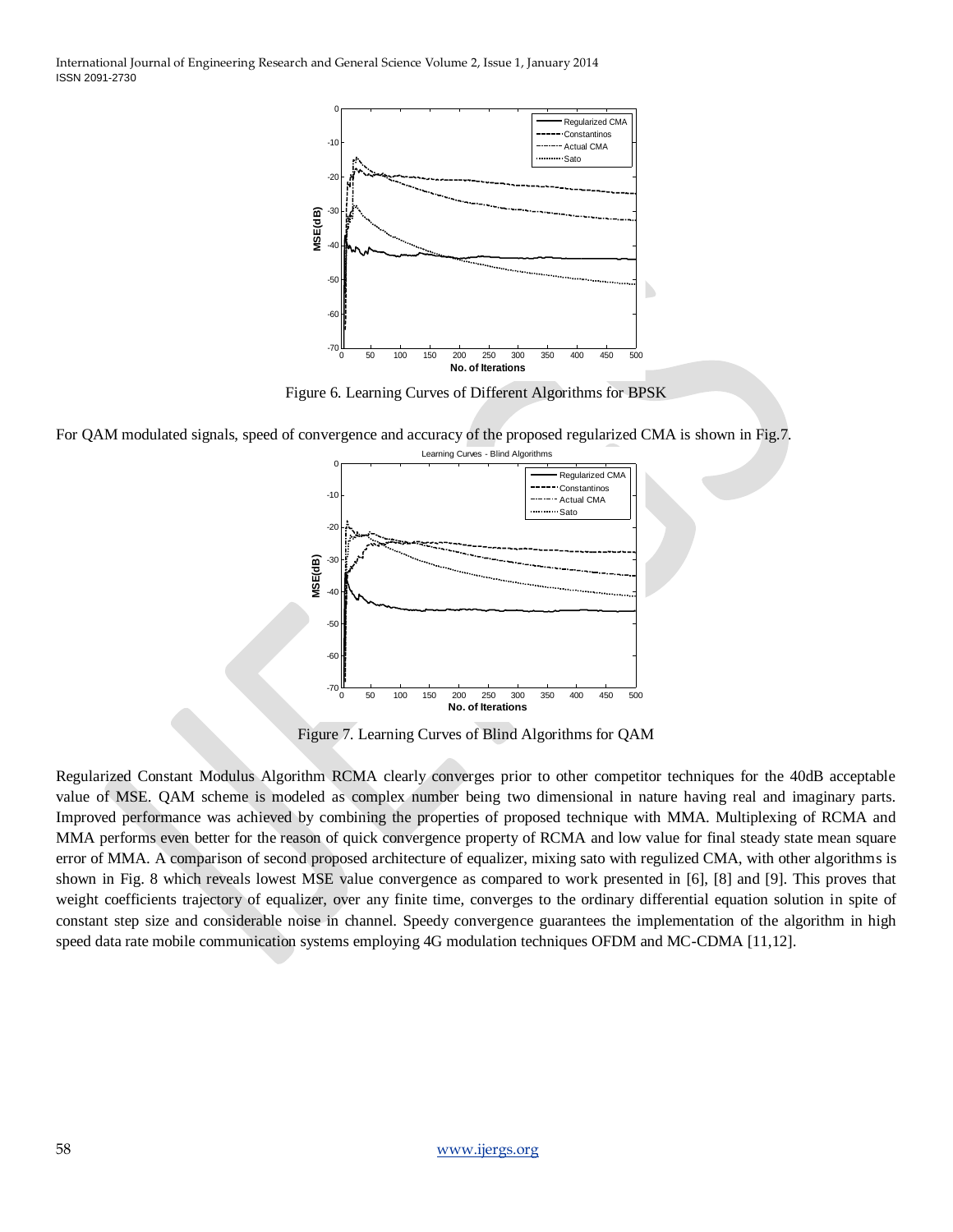

Figure 8. Comparision of Proposed technique with other algorithms

#### **CONCLUSION**

Performance of equalizers in modern communication systems is evaluated in terms of convergence rate and mean square error and existing LMS algorithms gives poor convergence where noise level is beyond critical values. The proposed algorithm diminishes the trade-off between the two properties by generating a smart training sequence and blindly using low mean square error property of CMA, thus providing improved performance at a much reduced complexity. The weight updating technique for the regularized CMA was of RLS producing considerable low value for mean error and quick response to optimal solution convergence, hence providing better results than traditional Constant Modulus Algorithm Family algorithms.

Although computer manufacturing industry is progressing toward ultra fast parallel processing day by day, the complexity matters are trivial in wireless communication designs, journey towards optimization and improvement never ends. Prospective applications for the proposed technique in adaptive filter applications are in echo cancellation and signal rejection/ extraction for radar systems etc. To a particular extent, goal for attaining optimal coefficient values through swift convergence rate has been successfully achieved though the effort presented in this research. Some potential future recommendations could be extension of the proposed algorithm to radius-directed equalization RDE, which uses multiple radii to give much smaller value of error than CMA at low orders [1].

#### **REFERENCES:**

- [1] J.Filho, Magno Silva, Maria Miranda, "A Family of Algorithms for Blind Equalization of QAM Signals", IEEE International Conference on Acoustics, Speech, and Signal Processing, Czech Republic, 2011, pp. 3388-3391.
- [2] Ram Babu. T, P.Rajesh Kumar, "Blind Equalization using Constant Modulus Algorithm and Multi-Modulus Algorithm in Wireless Communication Systems", International Journal of Computer Applications, Vol. 1, 2010, pp. 40-45.
- [3] Sharma, V.; Raj, V.N., "Convergence and Performance Analysis of Godard Family and Multimodulus Algorithms for Blind Equalization", IEEE TRANSACTIONS ON SIGNAL PROCESSING, VOL. 53, NO. 4, APRIL 2005, pp.1520-1533.
- [4] Coskun, A. ; Kale, I., "A Blind Implementation of Multi-Dimensional Matched Filtering in a Maximum-Likelihood Receiver for SIMO Channels", IEEE International Instrumentation and Measurement Technology Conference, Singapor, 2009, pp.633-637.
- [5] Yoon, S.; Choi, S. W; Lee, J; Kwon, H; Song, L, "A Novel Blind Equalizer Based on Dual-Mode MCMA and DD Algorithm", Advances in Multimedia Information Processing - PCM 2005, Volume 3768, Springer-Verlag Berlin, pp 711-722.
- [6] Ashmawy, D. ; Banovic, K. ; Abdel-Raheem, E. ; Youssif, M.; Mansour, h.; Mohanna, M., "Joint MCMA and DD blind equalization algorithm with variable-step size", IEEE international Conference on Electro/Information Technology, Canada, June.2009, pp-174 - 177.
- [7] Zarzoso, V.; Comon, P. , "Semi-blind constant modulus equalization with optimal step size,"IEEE International Conference on Acoustics, Speech and Signal Processing", USA, 2005, pp.577-580.
- [8] Candido, R.; Silva, M.T.M.; Nascimento, V.H., "On combinations of CMA equalizers", IEEE International Conference on Acoustics, Speech and Signal Processing, Taiwan, 2009, pp. 2865 - 2868.
- [9] Fernandes. R.; Favier, G.;Mota, J.M, "Decision directed adaptive blind equalization based on the constant Modulus algorithm ", Springer International Journal of Signal, Image and Video Processing, Volume 1, Issue 4, 2007, pp. 333-346.
- [10] Abrar, S. ; Nandi, A.K., "Blind equalization of square-QAM signals: a multimodulus approach", IEEE TRANSACTIONS ON COMMUNICATIONS, VOL. 58, NO. 6, JUNE 2010, pp. 1674 - 1685.
- [11] Habib, U.; Sher, M.; Aftab, M.; Ali, H, "Design and Implementation of Computationally Efficient MC-CDMA Transceiver and Performance Analysis in Fading Channels", IEEE 4th International Conf on Intelligent Systems, Modeling and Simulation, Thailand, 2013, pp.524-528.